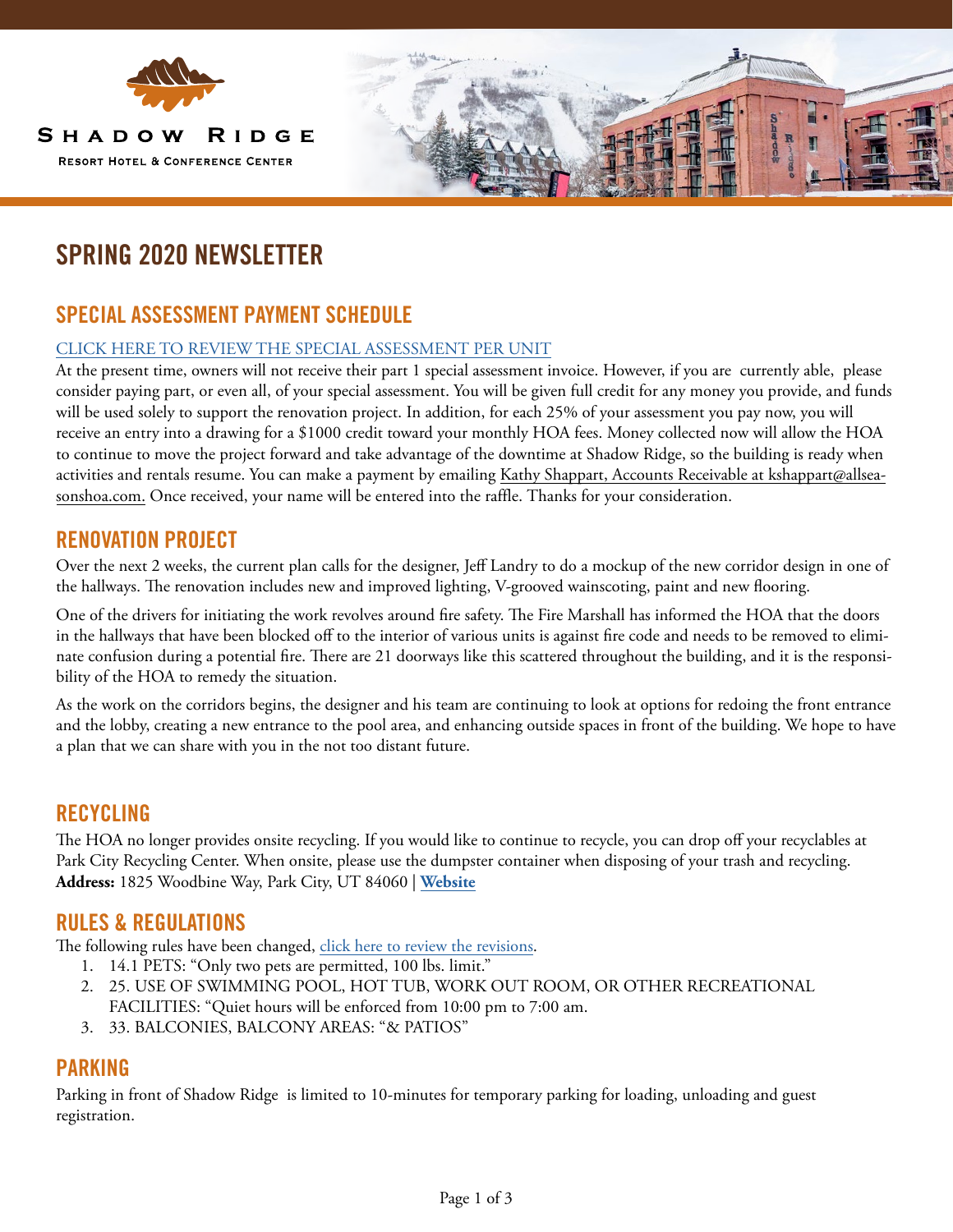## **HOA DASHBOARD & HOA OWNER PORTAL**

Did you know that ASRM provides for your convenience and to better serve your community. You can access your [HOA Dashboard](https://www.allseasonsresortlodging.com/hoa/) and [Owner Portal](https://allseasonsresortlodging.managebuilding.com/Resident/portal/login) at [www.allseasonsresortlodging.com.](https://www.allseasonsresortlodging.com/)

### **HOA OWNER PORTAL**

The HOA Owner Portal can be accessed by your mobile, computer or tablet device and allows you to:

- View your account balance, charges and payments
- Submit maintenance requests
- Submit financial service requests
- Manage your contact information
- Communicate with ASRM staff
- Pay your association fees by:
	- ˏ eCheck from bank account No Fee (PREFERRED)
	- ˏ One-time credit card payment 2.95% transaction fee applies
	- ˏ Personal check or cashier's check mailed or delivered to our office: 1794 Olympic Parkway, Suite 200, Park City, UT 84098

*\* Note: All payments should reference your name, HOA and unit number* 

## **RECEIVE INSTRUCTIONS ON PORTAL FEATURES BY CLICKING ON THE LINKS BELOW: [DOWNLOAD HOA OWNER PORTAL APP](https://www.allseasonsresortlodging.com/wp-content/uploads/2020/04/ASRM-HOA-Homeowner-Portal-Mobile-App.pdf) [SHARE YOUR CONTACT ON THE RESIDENT DIRECTORY](https://www.allseasonsresortlodging.com/wp-content/uploads/2020/02/how-to-share-your-contact-information-with-your-HOA-neighbors.pdf)**

### **HOA DASHBOARD**

An additional resource on the All Seasons Resort Management website is the public **[HOA Dashboard.](https://www.allseasonsresortlodging.com/hoa/)** The HOA Dashboard provides the public access to obtain HOA documents, including:

- Budgets
- Rules & Regulations
- Certificate of Insurance
- Covenants, Conditions & Restrictions (CC&Rs)
- Meeting Minutes
- ASRM Contact List
- Notices

*\* Note: on the HOA Dashboard, there is a link to log into your HOA Owner Portal.*

### **PARK CITY MOUNTAIN BASE DEVELOPMENT**

Below are the proposed Park City Mountain Base development plans. To obtain detailed information [please visit PEG Companies](https://pegcompanies.com/projects/parkcitybasearea/) If you have any questions, concerns and would like to provide feedback, please contact the developer directly, PEG at [baseareaproject@gmail.com](mailto:baseareaproject@gmail.com)